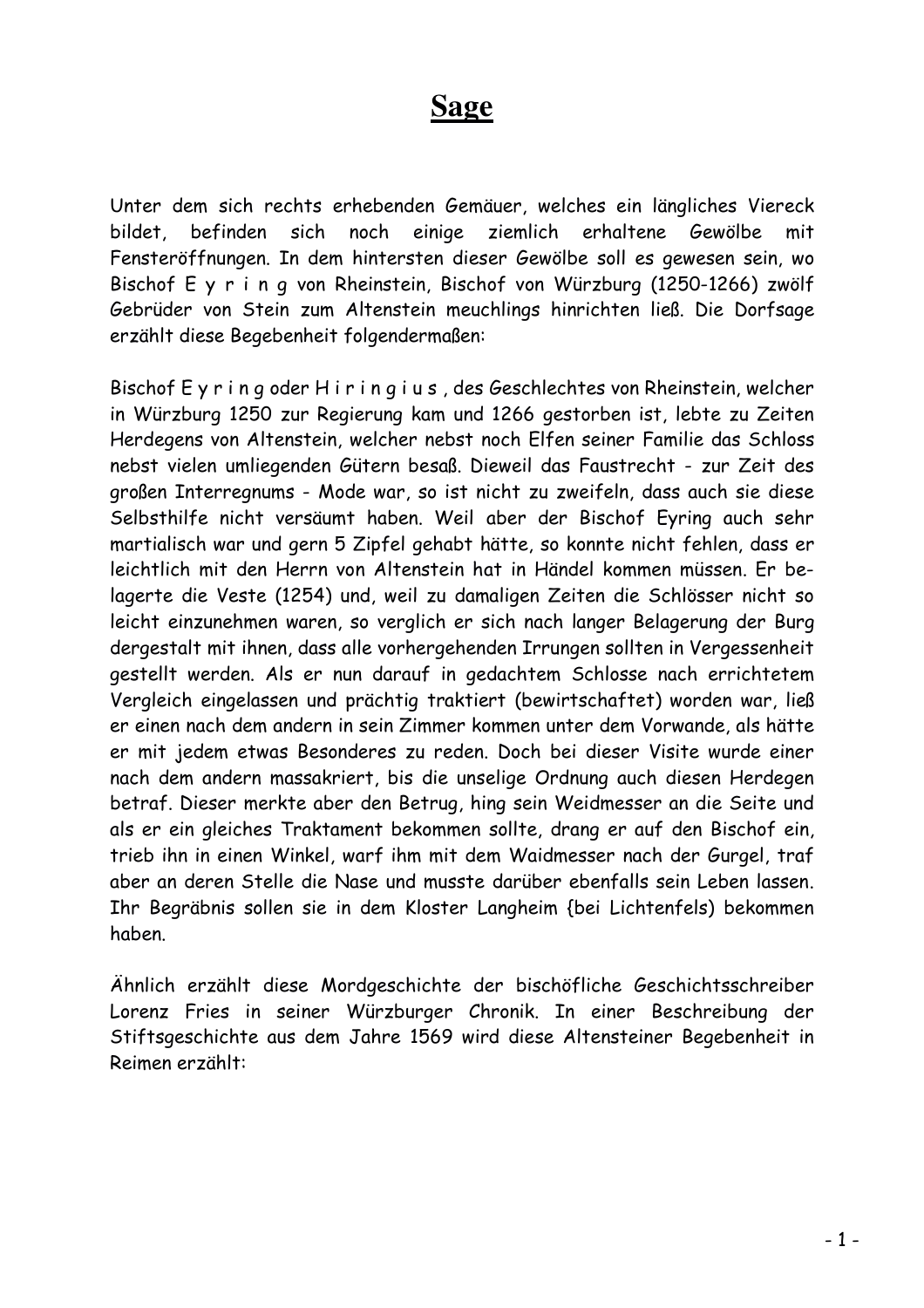## Eyring von Rheinstein.

von Adel gut zum Bischof man erwählen tut, da nach der Geburt Christi man schrieb zwölfhundert Jahr und fünfzig blieb.

Dieser wohl sechzehn ganze Jahr im bischöflichem Amt auch war. Er hat aber grimmlich auferlegt, wie man den Ungehorsam pflegt.

Würzburg und Rottenburg, den Städten, hat man grosse Geldbuß, sie's kaum hätten diese ohne alle Mittel war ein grausamer Tyrann fürwahr!

Er konnt auch seine Tyrannei treibein ohn alle Furcht und Scheu. weil damals im Reiche, wie man liest, kein Haupt noch Kaiser gewesen ist.

Auch die von Altenstein das sein gnug inneworden insgemein. Ihrer zwölf aus ihrem Geschlecht, er hat peinlich erwürget an einer Statt, welches sich also zutrug, nun hör, hernach nicht unrecht judizier!

Als Eyring einstmals auf ihr Schloss nach Altenstein genennt wird das. da zwischen ihnen viel Hader war kam und sie hätt vertragen gar, auch alles war in Vergessen gestellt, Bischof Eyring selbst böslich hält.

Damals er ward von ihnen traktiert aufs beste, wie sich's denn gebührt, und ihm war alle Ehr erzeigt, kein Dank sich doch bei ihm erreicht. Sondern er tät wider allen Lohn. freundlicher Wirtschaft spricht er Hohn. auch wider seine Ehr und Treu, die er ihnen hat gelobet frei.

Da ward das Abendmahl vollendt. einen ieden fordert er behend in Sonderheit in sein Gemach, als wollt er mit ihnen halten Sprach.

Sobald aber einer zu ihm kam. lies er denselben stracks fallen an und niederhauen ohne Gnad. Noch heutigen Tags weist man die Statt in solchem adeligen Haus, welches vor der Burg gebaut ist heraus.

Also geschah den elfen all: der zwölfte aber merkt diesen Fall. Herdegen mit Namen, der ein Ritter war, der wehret sich gleich in der Gefahr.

Den Bischof er in Winkel trieb und ihm im Grimm die Nas abhieb. Er mußt aber so bald gleich wohl herhalten als die andern all.

Und wurden die zwölf entleibten Herrn von Altenstein mit großem Trauern gen Langheim in das Kloster geführt. allda begraben, wie sich's gebührt.

Wär nicht gewesen in fremden Land einer dies Geschlechts. Seyfried genannt, so wär der ganze Stamm fürwahr in einer Stund vertilget gar.